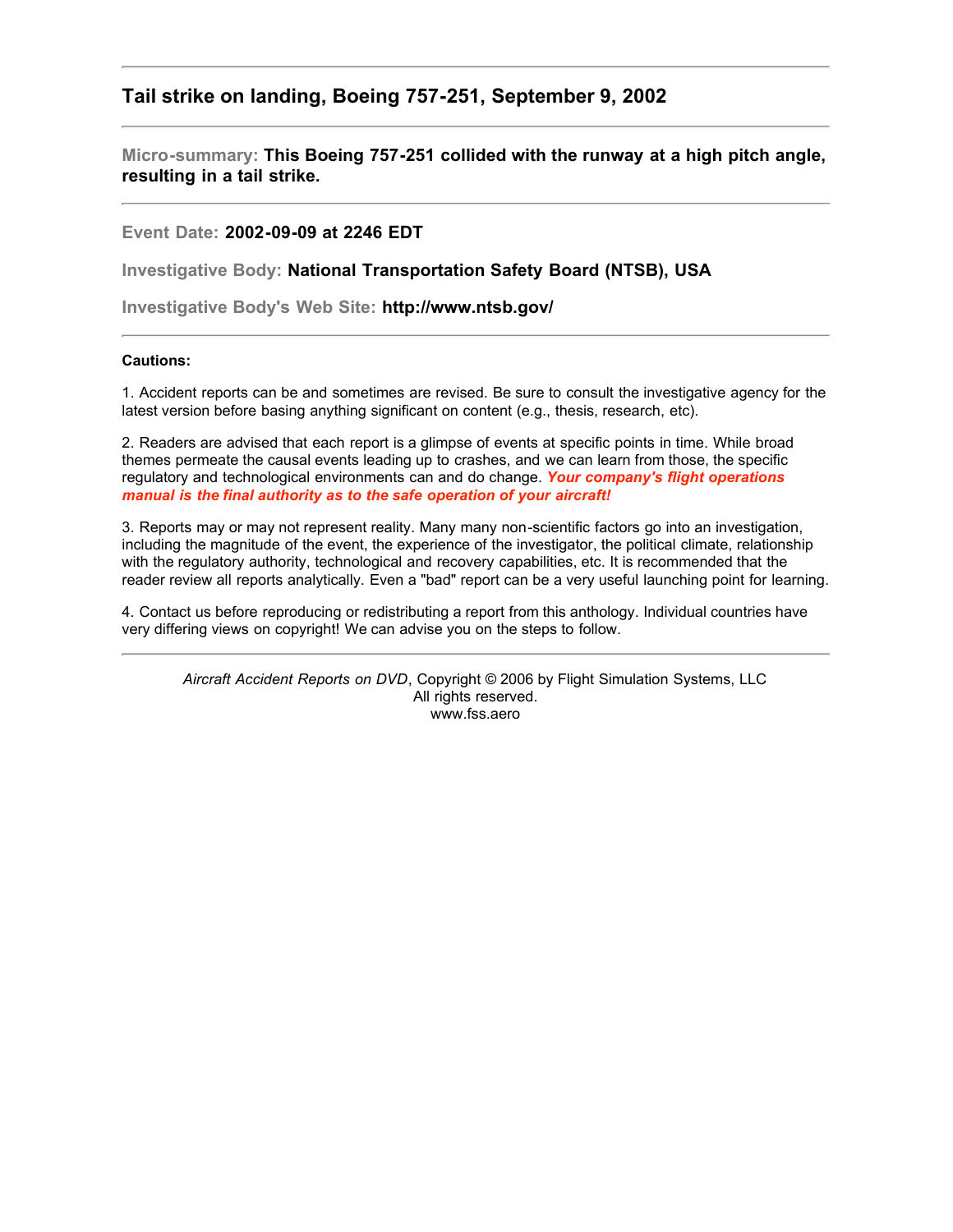| <b>National Transportation Safety Board</b>                                                                                                                                                                                                                                                                                                                                                                                                                                                                                                                                                                                                                                                                                                                                                                                                                                                                                                                                                                                                                                                                                                                                                                                                                                                                                                                                                                                                                                                                                                                                                                                                                                                                                                                                                                                                                                                                                                                                                                                                                                                                                                                                                                                                                                                                                                                                                     |              |         | NTSB ID: NYC02LA187             |                                  | Aircraft Registration Number: N534US |                         |                  |  |  |  |
|-------------------------------------------------------------------------------------------------------------------------------------------------------------------------------------------------------------------------------------------------------------------------------------------------------------------------------------------------------------------------------------------------------------------------------------------------------------------------------------------------------------------------------------------------------------------------------------------------------------------------------------------------------------------------------------------------------------------------------------------------------------------------------------------------------------------------------------------------------------------------------------------------------------------------------------------------------------------------------------------------------------------------------------------------------------------------------------------------------------------------------------------------------------------------------------------------------------------------------------------------------------------------------------------------------------------------------------------------------------------------------------------------------------------------------------------------------------------------------------------------------------------------------------------------------------------------------------------------------------------------------------------------------------------------------------------------------------------------------------------------------------------------------------------------------------------------------------------------------------------------------------------------------------------------------------------------------------------------------------------------------------------------------------------------------------------------------------------------------------------------------------------------------------------------------------------------------------------------------------------------------------------------------------------------------------------------------------------------------------------------------------------------|--------------|---------|---------------------------------|----------------------------------|--------------------------------------|-------------------------|------------------|--|--|--|
| <b>FACTUAL REPORT</b>                                                                                                                                                                                                                                                                                                                                                                                                                                                                                                                                                                                                                                                                                                                                                                                                                                                                                                                                                                                                                                                                                                                                                                                                                                                                                                                                                                                                                                                                                                                                                                                                                                                                                                                                                                                                                                                                                                                                                                                                                                                                                                                                                                                                                                                                                                                                                                           |              |         | Occurrence Date: 09/09/2002     |                                  | Most Critical Injury: None           |                         |                  |  |  |  |
| <b>ÁVIATION</b><br>ETYBOR                                                                                                                                                                                                                                                                                                                                                                                                                                                                                                                                                                                                                                                                                                                                                                                                                                                                                                                                                                                                                                                                                                                                                                                                                                                                                                                                                                                                                                                                                                                                                                                                                                                                                                                                                                                                                                                                                                                                                                                                                                                                                                                                                                                                                                                                                                                                                                       |              |         | Occurrence Type: Accident       |                                  | Investigated By: NTSB                |                         |                  |  |  |  |
| Location/Time                                                                                                                                                                                                                                                                                                                                                                                                                                                                                                                                                                                                                                                                                                                                                                                                                                                                                                                                                                                                                                                                                                                                                                                                                                                                                                                                                                                                                                                                                                                                                                                                                                                                                                                                                                                                                                                                                                                                                                                                                                                                                                                                                                                                                                                                                                                                                                                   |              |         |                                 |                                  |                                      |                         |                  |  |  |  |
| Nearest City/Place                                                                                                                                                                                                                                                                                                                                                                                                                                                                                                                                                                                                                                                                                                                                                                                                                                                                                                                                                                                                                                                                                                                                                                                                                                                                                                                                                                                                                                                                                                                                                                                                                                                                                                                                                                                                                                                                                                                                                                                                                                                                                                                                                                                                                                                                                                                                                                              | <b>State</b> |         | Zip Code                        | Local Time                       | Time Zone                            |                         |                  |  |  |  |
| <b>Baltimore</b>                                                                                                                                                                                                                                                                                                                                                                                                                                                                                                                                                                                                                                                                                                                                                                                                                                                                                                                                                                                                                                                                                                                                                                                                                                                                                                                                                                                                                                                                                                                                                                                                                                                                                                                                                                                                                                                                                                                                                                                                                                                                                                                                                                                                                                                                                                                                                                                | MD           |         | 21240                           | 2246                             | <b>EDT</b>                           |                         |                  |  |  |  |
| Airport Proximity: On Airport                                                                                                                                                                                                                                                                                                                                                                                                                                                                                                                                                                                                                                                                                                                                                                                                                                                                                                                                                                                                                                                                                                                                                                                                                                                                                                                                                                                                                                                                                                                                                                                                                                                                                                                                                                                                                                                                                                                                                                                                                                                                                                                                                                                                                                                                                                                                                                   |              |         | Distance From Landing Facility: |                                  |                                      | Direction From Airport: |                  |  |  |  |
| Aircraft Information Summary                                                                                                                                                                                                                                                                                                                                                                                                                                                                                                                                                                                                                                                                                                                                                                                                                                                                                                                                                                                                                                                                                                                                                                                                                                                                                                                                                                                                                                                                                                                                                                                                                                                                                                                                                                                                                                                                                                                                                                                                                                                                                                                                                                                                                                                                                                                                                                    |              |         |                                 |                                  |                                      |                         |                  |  |  |  |
| Aircraft Manufacturer                                                                                                                                                                                                                                                                                                                                                                                                                                                                                                                                                                                                                                                                                                                                                                                                                                                                                                                                                                                                                                                                                                                                                                                                                                                                                                                                                                                                                                                                                                                                                                                                                                                                                                                                                                                                                                                                                                                                                                                                                                                                                                                                                                                                                                                                                                                                                                           |              |         | Model/Series                    |                                  |                                      |                         | Type of Aircraft |  |  |  |
| Boeing                                                                                                                                                                                                                                                                                                                                                                                                                                                                                                                                                                                                                                                                                                                                                                                                                                                                                                                                                                                                                                                                                                                                                                                                                                                                                                                                                                                                                                                                                                                                                                                                                                                                                                                                                                                                                                                                                                                                                                                                                                                                                                                                                                                                                                                                                                                                                                                          |              | 757-251 |                                 |                                  |                                      | Airplane                |                  |  |  |  |
| Sightseeing Flight: No                                                                                                                                                                                                                                                                                                                                                                                                                                                                                                                                                                                                                                                                                                                                                                                                                                                                                                                                                                                                                                                                                                                                                                                                                                                                                                                                                                                                                                                                                                                                                                                                                                                                                                                                                                                                                                                                                                                                                                                                                                                                                                                                                                                                                                                                                                                                                                          |              |         |                                 | Air Medical Transport Flight: No |                                      |                         |                  |  |  |  |
| Narrative                                                                                                                                                                                                                                                                                                                                                                                                                                                                                                                                                                                                                                                                                                                                                                                                                                                                                                                                                                                                                                                                                                                                                                                                                                                                                                                                                                                                                                                                                                                                                                                                                                                                                                                                                                                                                                                                                                                                                                                                                                                                                                                                                                                                                                                                                                                                                                                       |              |         |                                 |                                  |                                      |                         |                  |  |  |  |
| Brief narrative statement of facts, conditions and circumstances pertinent to the accident/incident:<br>On September 9, 2002, at 2246 eastern daylight time, a Boeing 757-251, N534US, operated by<br>Northwest Airlines as flight 170, was substantially damaged when it experienced a tail strike while<br>landing at Baltimore-Washington International Airport (BWI), Baltimore, Maryland. There were no<br>injuries to the 2 certificated pilots, 4 flight attendants, and 97 passengers.<br>Visual<br>meteorological conditions prevailed for the scheduled passenger flight that originated from<br>Minneapolis/St. Paul International Airport (MSP), Minneapolis, Minnesota. The flight was conducted<br>on an instrument flight rules (IFR) flight plan under 14 CFR Part 121.<br>The departure, en route, and initial approach phases were reported to be without incident.<br>According to the captain's statement, the flightcrew had briefed for a visual approach to runway<br>33L, and made a right turn to the runway. However, the airplane was aligned with runway 33R. The<br>flightcrew was advised by the control tower of their runway alignment. The first officer called<br>for a go-around; however, the captain had runway 33L in sight, and elected to maneuver the airplane<br>to that runway for landing. The captain further stated:<br>"The approach was flown inbound at what looking back was a low altitude. We crossed the<br>threshold at about one dot low on glide slope. At this point, the co-pilot again suggested a<br>go-around, but I had become fixated on landing the AC. I felt I was in a position to land, so I<br>added power to return to the glide slope, but when I retarded the power to correct, I pulled off<br>too much power and did not properly arrest the sink and we landed very firmly"<br>According to the first officer's statement:<br>"With calling for a go-around, I made no 1,000 inst. normal call. As we approached final, I<br>believe the aural warnings ceased. We rolled out on final, on speed, but still a little low. I<br>called 200' to touchdown and felt we were still low for a normal flare and touchdown, so I again<br>called for a go-around. As we crossed the threshold, the captain retarded the throttles to idle,<br>higher than usual for a normal landing. This resulted in a very firm landing" |              |         |                                 |                                  |                                      |                         |                  |  |  |  |
| According to data from Northwest Airlines, the aft pressure bulkhead was buckled, and subsequently<br>repaired with the addition of stiffeners. In addition, a portion of the lower aft fuselage skin<br>was replaced.                                                                                                                                                                                                                                                                                                                                                                                                                                                                                                                                                                                                                                                                                                                                                                                                                                                                                                                                                                                                                                                                                                                                                                                                                                                                                                                                                                                                                                                                                                                                                                                                                                                                                                                                                                                                                                                                                                                                                                                                                                                                                                                                                                          |              |         |                                 |                                  |                                      |                         |                  |  |  |  |
| According to data from the Federal Aviation Administration (FAA), runways 33L and 33R were<br>separated by about 4,600 feet. The published airport elevation was 146 feet, and the published<br>touchdown zone elevation (TDZE) for runway 33L was 129 feet. The published heading for runway 33L<br>was 335 degrees magnetic.                                                                                                                                                                                                                                                                                                                                                                                                                                                                                                                                                                                                                                                                                                                                                                                                                                                                                                                                                                                                                                                                                                                                                                                                                                                                                                                                                                                                                                                                                                                                                                                                                                                                                                                                                                                                                                                                                                                                                                                                                                                                  |              |         |                                 |                                  |                                      |                         |                  |  |  |  |

*FACTUAL REPORT - AVIATION Page 1*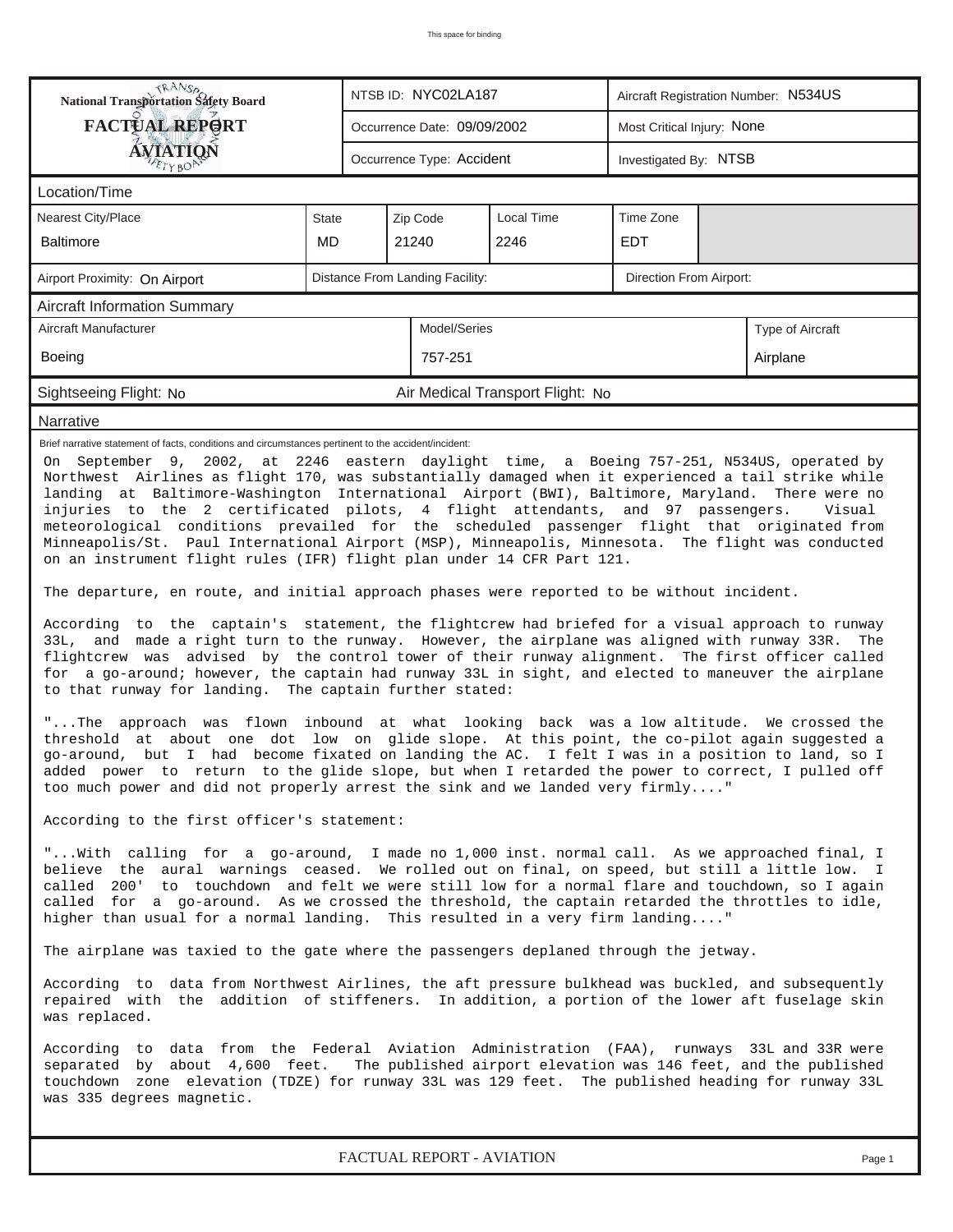| <b>National Transportation Safety Board</b>                                                                                                                                                                                                                                                                                                                                                                                                                                                                                                                                                                                                                                                                                                                                                                                                                                                         | NTSB ID: NYC02LA187                                                                                                                                              |                                                                                |  |  |  |  |  |  |  |
|-----------------------------------------------------------------------------------------------------------------------------------------------------------------------------------------------------------------------------------------------------------------------------------------------------------------------------------------------------------------------------------------------------------------------------------------------------------------------------------------------------------------------------------------------------------------------------------------------------------------------------------------------------------------------------------------------------------------------------------------------------------------------------------------------------------------------------------------------------------------------------------------------------|------------------------------------------------------------------------------------------------------------------------------------------------------------------|--------------------------------------------------------------------------------|--|--|--|--|--|--|--|
| <b>FACTUAL REPORT</b>                                                                                                                                                                                                                                                                                                                                                                                                                                                                                                                                                                                                                                                                                                                                                                                                                                                                               | Occurrence Date: 09/09/2002                                                                                                                                      |                                                                                |  |  |  |  |  |  |  |
|                                                                                                                                                                                                                                                                                                                                                                                                                                                                                                                                                                                                                                                                                                                                                                                                                                                                                                     | Occurrence Type: Accident                                                                                                                                        |                                                                                |  |  |  |  |  |  |  |
| <b>Narrative</b><br>(Continued)                                                                                                                                                                                                                                                                                                                                                                                                                                                                                                                                                                                                                                                                                                                                                                                                                                                                     |                                                                                                                                                                  |                                                                                |  |  |  |  |  |  |  |
| Northwest Airlines supplied flight recorder data for the last 11 minutes of flight and subsequent<br>ground operation.<br>load at touchdown were not available.                                                                                                                                                                                                                                                                                                                                                                                                                                                                                                                                                                                                                                                                                                                                     |                                                                                                                                                                  | There was a data loss at the time of touchdown, and the pitch attitude and "g" |  |  |  |  |  |  |  |
| According to flight recorder data, about 50 seconds prior to touchdown, the airplane initially<br>lined up on a heading near 335 degrees, at an altitude of about 500 feet above the touchdown zone<br>elevation of runway 33L.<br>airplane lined up near a heading of 335 degrees about four seconds prior to touchdown, when<br>according to the radar altimeter, the airplane was passing through about 50 feet above ground level<br>$(AGL)$ .                                                                                                                                                                                                                                                                                                                                                                                                                                                  | The airplane then turned left and then right, while descending.                                                                                                  | The                                                                            |  |  |  |  |  |  |  |
| The speedbrakes were extended when the pilot initiated the descent from 5,000 feet, and remained<br>extended through the touchdown. When interviewed by Northwest Airlines safety personnel, the<br>flight crew reported that they were not aware that the speedbrakes were still extended at touchdown.                                                                                                                                                                                                                                                                                                                                                                                                                                                                                                                                                                                            |                                                                                                                                                                  |                                                                                |  |  |  |  |  |  |  |
| The pitch attitude of the airplane 2 seconds prior to touchdown was 14.06 degrees nose up. At one<br>second prior to touchdown, the pitch attitude was 11.25 degrees nose up. According to Northwest<br>Airlines safety personnel, with the main landing gear struts compressed, the tail of a Boeing<br>757-251 would contact the runway at a pitch attitude of 10.5 degrees nose up.                                                                                                                                                                                                                                                                                                                                                                                                                                                                                                              |                                                                                                                                                                  |                                                                                |  |  |  |  |  |  |  |
|                                                                                                                                                                                                                                                                                                                                                                                                                                                                                                                                                                                                                                                                                                                                                                                                                                                                                                     | On final approach, the airplane was flown below the glide slope for 1 minute, 47 seconds, and only<br>passed above the glide slope, 1 second prior to touchdown. |                                                                                |  |  |  |  |  |  |  |
| According to Northwest Airlines, Flight Operations Manual (FOM), Section 9.2.2 Approach:                                                                                                                                                                                                                                                                                                                                                                                                                                                                                                                                                                                                                                                                                                                                                                                                            |                                                                                                                                                                  |                                                                                |  |  |  |  |  |  |  |
| "A stabilized approach has the following criteriathe airplane is aligned with the intended<br>landing runway prior to reaching a point 500 feet above the TDZE unless on a prescribed approach<br>procedure.                                                                                                                                                                                                                                                                                                                                                                                                                                                                                                                                                                                                                                                                                        |                                                                                                                                                                  |                                                                                |  |  |  |  |  |  |  |
| According to the Northwest Airlines, FAA approved, Boeing 757, Aircraft Operating Manual (AOM):                                                                                                                                                                                                                                                                                                                                                                                                                                                                                                                                                                                                                                                                                                                                                                                                     |                                                                                                                                                                  |                                                                                |  |  |  |  |  |  |  |
| When using speedbrakes the PF [pilot flying] should keep one hand on the speedbrake lever as a."<br>reminder to lower the speedbrakes when they are no longer required."                                                                                                                                                                                                                                                                                                                                                                                                                                                                                                                                                                                                                                                                                                                            |                                                                                                                                                                  |                                                                                |  |  |  |  |  |  |  |
| According to Northwest Airlines Boeing 757 Aircraft Operating Manual, the airplane was equipped<br>with multiple caution and warning systems, including an aural caution for extension of the speed<br>brakes, with the airplane in the landing configuration, and the radar altimeter indicating less<br>than 800 feet.<br>In addition, there was a verbal caution alert for glide slope deviations that was<br>activated when the radar altitude was indicating less than 1,000 feet, and the airplane was more<br>than 1.3 dots low on the glide slope.                                                                                                                                                                                                                                                                                                                                          |                                                                                                                                                                  |                                                                                |  |  |  |  |  |  |  |
| The captain's total flight experience was about 7,500 hours, with 142 hours in the Boeing 757. His<br>previous position was a Boeing 747 first officer. The captain reported that he had initially<br>planned on having 7,200 pounds of fuel onboard upon arrival at Baltimore. However, with a delayed<br>departure, and en route speed restrictions, the fuel reserve had decreased to about 5,800 pounds.<br>The captain reported that he wanted to land with a minimum of 4,000 pounds of fuel onboard, and<br>estimated the airplane would burn 2,000 pounds in the go-around. However, upon further questioning<br>by personnel from the Northwest Airlines safety department, the captain said his estimates were<br>based upon his previous Boeing 747 experience, and he admitted that the go-around could have been<br>accomplished with less fuel burn than he had initially calculated. |                                                                                                                                                                  |                                                                                |  |  |  |  |  |  |  |
|                                                                                                                                                                                                                                                                                                                                                                                                                                                                                                                                                                                                                                                                                                                                                                                                                                                                                                     |                                                                                                                                                                  |                                                                                |  |  |  |  |  |  |  |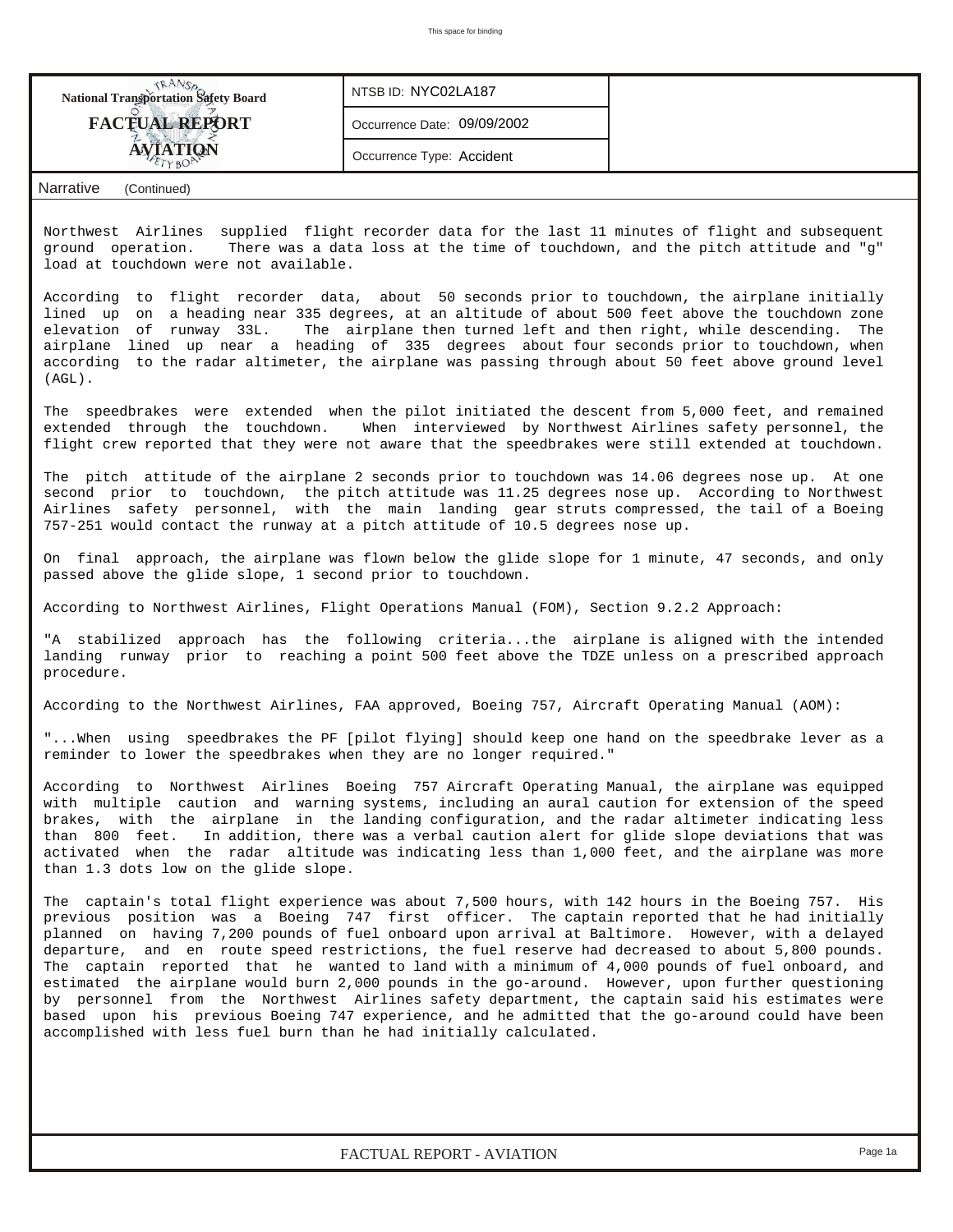| <b>National Transportation Safety Board</b><br><b>FACTUAL REPORT</b>     |                         |  | NTSB ID: NYC02LA187                                   |                                                          |  |  |                                |                      |  |                           |                     |
|--------------------------------------------------------------------------|-------------------------|--|-------------------------------------------------------|----------------------------------------------------------|--|--|--------------------------------|----------------------|--|---------------------------|---------------------|
|                                                                          |                         |  | Occurrence Date: 09/09/2002                           |                                                          |  |  |                                |                      |  |                           |                     |
| <b>AVIATION</b>                                                          |                         |  | Occurrence Type: Accident                             |                                                          |  |  |                                |                      |  |                           |                     |
| Landing Facility/Approach Information                                    |                         |  |                                                       |                                                          |  |  |                                |                      |  |                           |                     |
| <b>Airport Name</b>                                                      |                         |  | Airport ID:                                           | Runway Used<br>Runway Length<br><b>Airport Elevation</b> |  |  |                                |                      |  |                           | Runway Width        |
| Baltimore-Washington Intl Arpt                                           |                         |  | <b>BWI</b>                                            | 33L<br><b>146 Ft. MSL</b>                                |  |  | 9519                           |                      |  | 150                       |                     |
| Runway Surface Type: Asphalt                                             |                         |  |                                                       |                                                          |  |  |                                |                      |  |                           |                     |
| Runway Surface Condition: Dry                                            |                         |  |                                                       |                                                          |  |  |                                |                      |  |                           |                     |
| Type Instrument Approach: Visual                                         |                         |  |                                                       |                                                          |  |  |                                |                      |  |                           |                     |
| VFR Approach/Landing: Full Stop                                          |                         |  |                                                       |                                                          |  |  |                                |                      |  |                           |                     |
| Aircraft Information                                                     |                         |  |                                                       |                                                          |  |  |                                |                      |  |                           |                     |
| Aircraft Manufacturer<br>Boeing                                          | Model/Series<br>757-251 |  |                                                       |                                                          |  |  | 24265                          | <b>Serial Number</b> |  |                           |                     |
| Airworthiness Certificate(s): Transport                                  |                         |  |                                                       |                                                          |  |  |                                |                      |  |                           |                     |
| Landing Gear Type: Retractable - Tricycle                                |                         |  |                                                       |                                                          |  |  |                                |                      |  |                           |                     |
| Homebuilt Aircraft? No                                                   | Number of Seats: 189    |  |                                                       |                                                          |  |  | 227500 LBS                     |                      |  | Number of Engines: 2      |                     |
| Engine Type:<br>Turbo Fan                                                |                         |  | Pratt & Whitney                                       | Engine Manufacturer:                                     |  |  | Model/Series:<br>2037          |                      |  | Rated Power:<br>37500 LBS |                     |
| - Aircraft Inspection Information                                        |                         |  |                                                       |                                                          |  |  |                                |                      |  |                           |                     |
| Type of Last Inspection                                                  |                         |  | Date of Last Inspection<br>Time Since Last Inspection |                                                          |  |  |                                |                      |  |                           | Airframe Total Time |
| <b>Continuous Airworthiness</b>                                          |                         |  | 08/2002                                               |                                                          |  |  |                                | 327 Hours            |  |                           | 47466 Hours         |
| - Emergency Locator Transmitter (ELT) Information                        |                         |  |                                                       |                                                          |  |  |                                |                      |  |                           |                     |
| ELT Installed? No                                                        | <b>ELT Operated?</b>    |  |                                                       | ELT Aided in Locating Accident Site?                     |  |  |                                |                      |  |                           |                     |
| Owner/Operator Information                                               |                         |  |                                                       |                                                          |  |  |                                |                      |  |                           |                     |
| <b>Registered Aircraft Owner</b>                                         |                         |  | <b>Street Address</b><br>5101 Northwest Drive         |                                                          |  |  |                                |                      |  |                           |                     |
| Northwest Airlines Inc.                                                  |                         |  | City                                                  |                                                          |  |  |                                |                      |  | <b>State</b>              | Zip Code            |
|                                                                          |                         |  | 55111<br>St, Paul<br>MN                               |                                                          |  |  |                                |                      |  |                           |                     |
| <b>Operator of Aircraft</b>                                              |                         |  | <b>Street Address</b><br>Same as Reg'd Aircraft Owner |                                                          |  |  |                                |                      |  |                           |                     |
| Same as Reg'd Aircraft Owner                                             |                         |  | City                                                  |                                                          |  |  |                                |                      |  | <b>State</b>              | Zip Code            |
| Operator Does Business As: Northwest Airlines                            |                         |  |                                                       |                                                          |  |  | Operator Designator Code: NWAA |                      |  |                           |                     |
| - Type of U.S. Certificate(s) Held:                                      |                         |  |                                                       |                                                          |  |  |                                |                      |  |                           |                     |
| Air Carrier Operating Certificate(s): Flag Carrier/Domestic              |                         |  |                                                       |                                                          |  |  |                                |                      |  |                           |                     |
| Operating Certificate:                                                   |                         |  |                                                       | Operator Certificate:                                    |  |  |                                |                      |  |                           |                     |
| Regulation Flight Conducted Under: Part 121: Air Carrier                 |                         |  |                                                       |                                                          |  |  |                                |                      |  |                           |                     |
| Type of Flight Operation Conducted: Scheduled; Domestic; Passenger/Cargo |                         |  |                                                       |                                                          |  |  |                                |                      |  |                           |                     |
| FACTUAL REPORT - AVIATION<br>Page 2                                      |                         |  |                                                       |                                                          |  |  |                                |                      |  |                           |                     |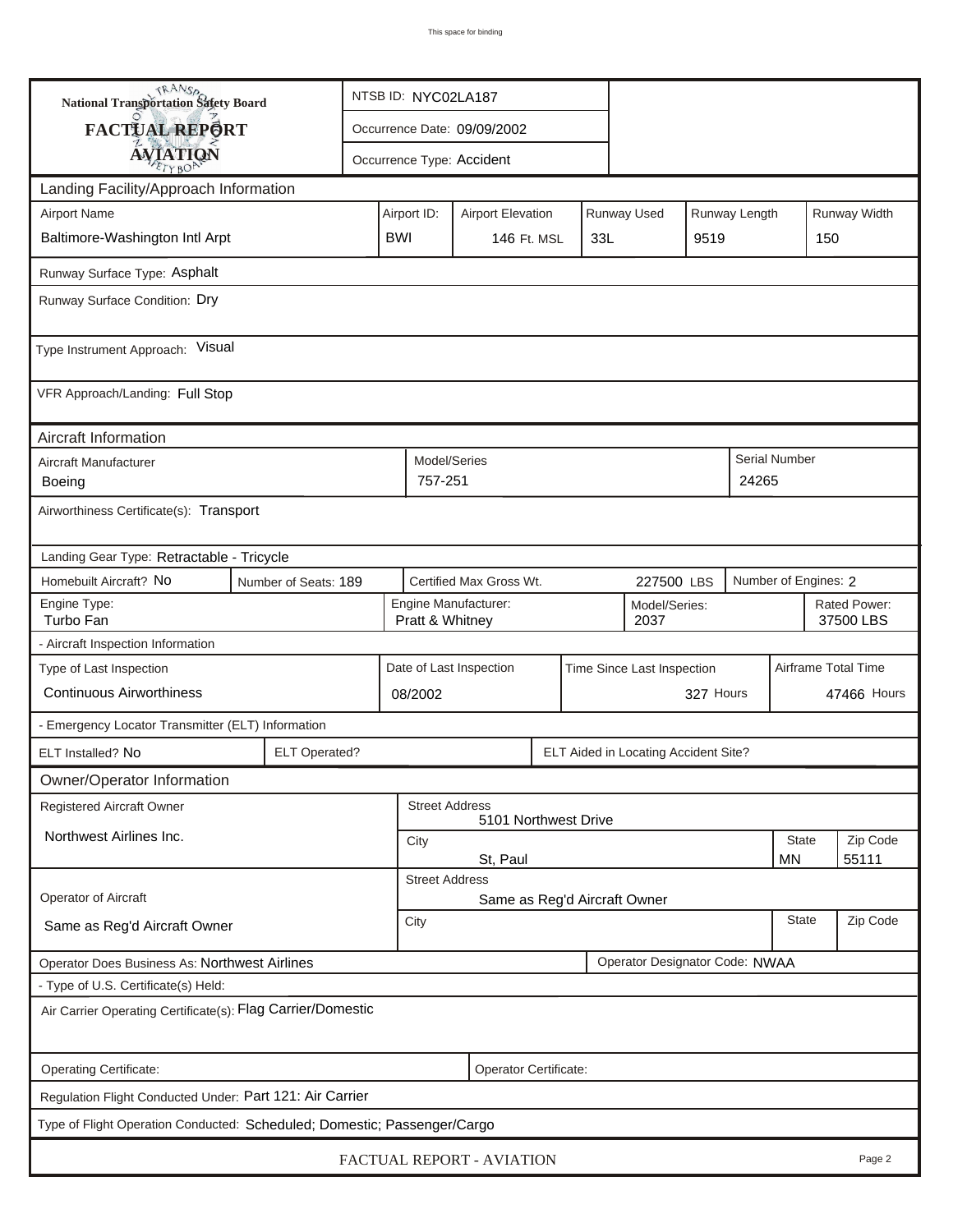| TRANSA<br>National Transportation Safety Board                                                         |                                    |         |                        |                                                      | NTSB ID: NYC02LA187         |      |                          |  |                    |           |                             |                        |                                    |                     |
|--------------------------------------------------------------------------------------------------------|------------------------------------|---------|------------------------|------------------------------------------------------|-----------------------------|------|--------------------------|--|--------------------|-----------|-----------------------------|------------------------|------------------------------------|---------------------|
|                                                                                                        | FACTUAL REPORT                     |         |                        |                                                      | Occurrence Date: 09/09/2002 |      |                          |  |                    |           |                             |                        |                                    |                     |
|                                                                                                        | <b>AVIATION</b>                    |         |                        |                                                      | Occurrence Type: Accident   |      |                          |  |                    |           |                             |                        |                                    |                     |
|                                                                                                        |                                    |         |                        |                                                      |                             |      |                          |  |                    |           |                             |                        |                                    |                     |
| Name                                                                                                   | <b>First Pilot Information</b>     |         |                        |                                                      |                             | City |                          |  |                    |           | <b>State</b>                |                        | Date of Birth                      | Age                 |
|                                                                                                        |                                    |         |                        |                                                      |                             |      |                          |  |                    |           | On File                     |                        |                                    |                     |
| On File                                                                                                |                                    |         |                        |                                                      |                             |      | On File                  |  |                    |           |                             |                        | On File                            | 49                  |
| Sex: M                                                                                                 | Seat Occupied: Left                |         |                        | Principal Profession: Civilian Pilot                 |                             |      |                          |  |                    |           | Certificate Number: On File |                        |                                    |                     |
| Certificate(s):                                                                                        |                                    |         |                        | Airline Transport; Commercial; Flight Engineer       |                             |      |                          |  |                    |           |                             |                        |                                    |                     |
| Airplane Rating(s):                                                                                    |                                    |         |                        | Multi-engine Land; Single-engine Land                |                             |      |                          |  |                    |           |                             |                        |                                    |                     |
| Rotorcraft/Glider/LTA: None                                                                            |                                    |         |                        |                                                      |                             |      |                          |  |                    |           |                             |                        |                                    |                     |
| Instrument Rating(s): Airplane                                                                         |                                    |         |                        |                                                      |                             |      |                          |  |                    |           |                             |                        |                                    |                     |
| None<br>Instructor Rating(s):                                                                          |                                    |         |                        |                                                      |                             |      |                          |  |                    |           |                             |                        |                                    |                     |
| Type Rating/Endorsement for Accident/Incident Aircraft? Yes<br>Current Biennial Flight Review? 06/2002 |                                    |         |                        |                                                      |                             |      |                          |  |                    |           |                             |                        |                                    |                     |
|                                                                                                        | Medical Cert.: Class 1             |         |                        | Medical Cert. Status: Valid Medical--w/ waivers/lim. |                             |      |                          |  |                    |           |                             |                        | Date of Last Medical Exam: 03/2002 |                     |
|                                                                                                        |                                    |         |                        |                                                      |                             |      |                          |  |                    |           |                             |                        |                                    |                     |
| - Flight Time Matrix                                                                                   |                                    | All A/C | This Make<br>and Model | Airplane<br>Single Engine                            | Airplane<br>Mult-Engine     |      | Night<br>Actual          |  | Instrument         | Simulated |                             | Rotorcraft             | Glider                             | Lighter<br>Than Air |
| <b>Total Time</b>                                                                                      |                                    | 7300    | 142                    |                                                      |                             |      |                          |  |                    |           |                             |                        |                                    |                     |
|                                                                                                        | Pilot In Command(PIC)              | 1033    | 142                    |                                                      |                             |      |                          |  |                    |           |                             |                        |                                    |                     |
| Instructor<br>Last 90 Days                                                                             |                                    |         |                        |                                                      |                             |      |                          |  |                    |           |                             |                        |                                    |                     |
| Last 30 Days                                                                                           |                                    |         |                        |                                                      |                             |      |                          |  |                    |           |                             |                        |                                    |                     |
| Last 24 Hours                                                                                          |                                    |         |                        |                                                      |                             |      |                          |  |                    |           |                             |                        |                                    |                     |
| Seatbelt Used? Yes                                                                                     |                                    |         |                        | Shoulder Harness Used? Yes                           |                             |      | Toxicology Performed? No |  |                    |           |                             |                        | Second Pilot? Yes                  |                     |
|                                                                                                        |                                    |         |                        |                                                      |                             |      |                          |  |                    |           |                             |                        |                                    |                     |
|                                                                                                        | Flight Plan/Itinerary              |         |                        |                                                      |                             |      |                          |  |                    |           |                             |                        |                                    |                     |
|                                                                                                        | Type of Flight Plan Filed: IFR     |         |                        |                                                      |                             |      |                          |  |                    |           |                             |                        |                                    |                     |
| Departure Point                                                                                        |                                    |         |                        |                                                      |                             |      | <b>State</b>             |  | Airport Identifier |           |                             |                        |                                    | Time Zone           |
| Minneapolis                                                                                            |                                    |         |                        |                                                      |                             |      | MN                       |  | <b>MSP</b>         |           |                             | Departure Time<br>1958 |                                    | <b>EDT</b>          |
| Destination                                                                                            |                                    |         |                        |                                                      |                             |      | State                    |  | Airport Identifier |           |                             |                        |                                    |                     |
|                                                                                                        | Same as Accident/Incident Location |         |                        |                                                      |                             |      | <b>BWI</b>               |  |                    |           |                             |                        |                                    |                     |
|                                                                                                        | Type of Clearance: IFR             |         |                        |                                                      |                             |      |                          |  |                    |           |                             |                        |                                    |                     |
| Type of Airspace:                                                                                      | Class B                            |         |                        |                                                      |                             |      |                          |  |                    |           |                             |                        |                                    |                     |
|                                                                                                        | Weather Information                |         |                        |                                                      |                             |      |                          |  |                    |           |                             |                        |                                    |                     |
| Source of Briefing:                                                                                    |                                    |         |                        |                                                      |                             |      |                          |  |                    |           |                             |                        |                                    |                     |
|                                                                                                        | Company                            |         |                        |                                                      |                             |      |                          |  |                    |           |                             |                        |                                    |                     |
| Method of Briefing: In Person                                                                          |                                    |         |                        |                                                      |                             |      |                          |  |                    |           |                             |                        |                                    |                     |
| FACTUAL REPORT - AVIATION<br>Page 3                                                                    |                                    |         |                        |                                                      |                             |      |                          |  |                    |           |                             |                        |                                    |                     |